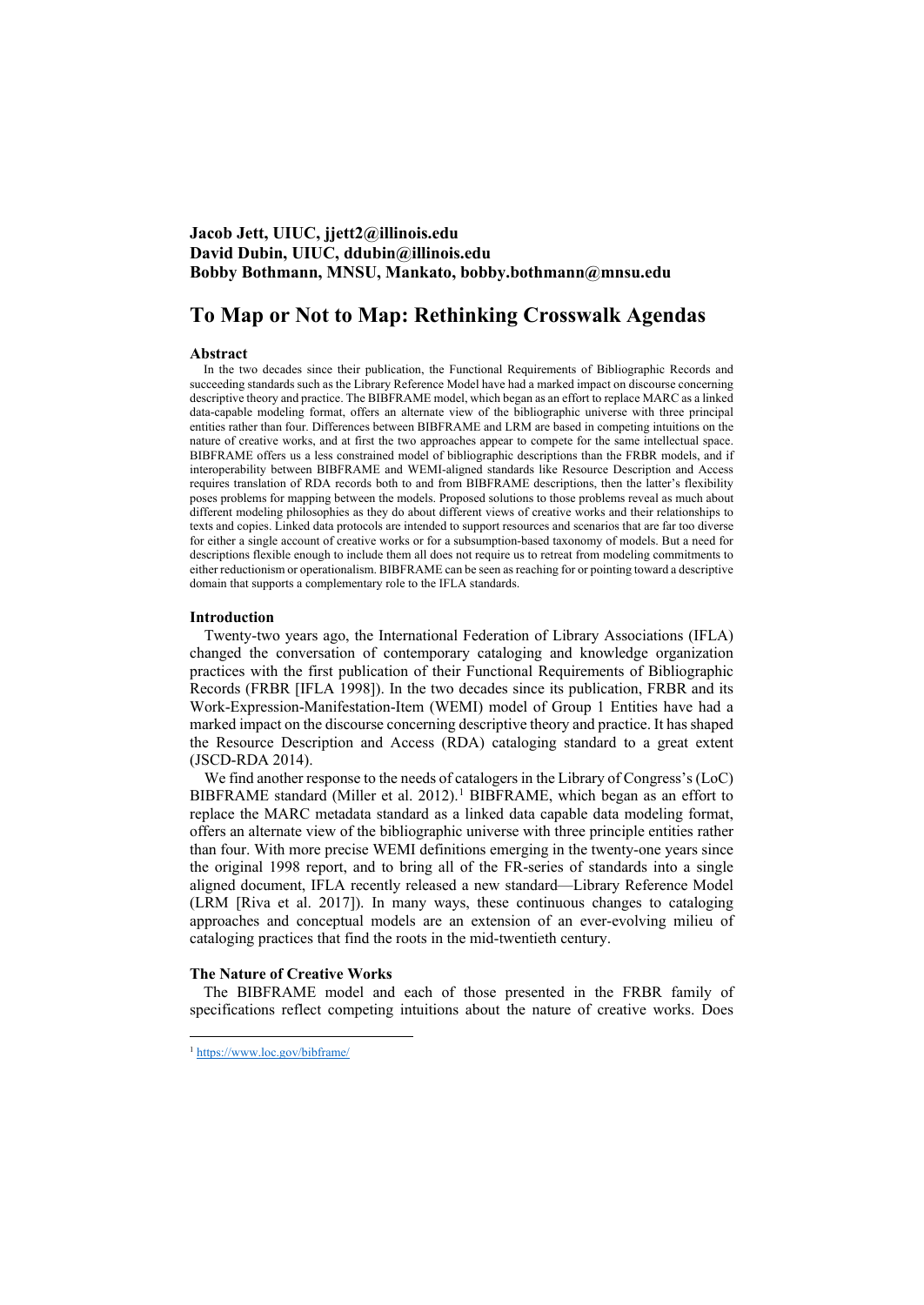translating a novel from Russian into English produce a new means of access to the Russian author's work, or should we consider the translation a new derivative work? We want to hold on to our belief that reading works in translation is possible, but at the same time acknowledge that faithful translations require (per the language of LRM) a "significant degree of independent intellectual [and] artistic effort."

To what extent does the identity of a work depend on a particular narrative or expository structure? LRM and BIBFRAME define works as conceptual objects and conceptual essences, respectively. But concepts don't stand in rhetorical, narrative, or expository relationships the way that words, sentences, paragraphs, and chapters do. Concepts and propositions may stand in logical relationships with each other or in intentional relationships to objects in time and space, but they aren't arranged into stories or explanations. So, are creative works the "constellation of concepts" of LRM's E2, or do they include the stories, plots, and procedural descriptions that  $FRBR_{OO}$ 's E89 superclass (Bekiari, et al. 2015) suggests?

Is the artistic content of a musical or choreographic work conceptual? Works of art resist the kind of straightforward paraphrase that a diagram in a technical manual might admit. Musical works typically admit some freedom of arrangement, but only within limits; not every composition can be performed using only harmonicas, for example.

When are the circumstances of a work's composition essential or incidental to it being the particular work that it is? If we uncover evidence that a pseudonymous text that we believed had been written during the first century CE was actually written during the second century, then have we gained a new understanding of the same work or should we conclude that the text realizes an entirely different work? The intellectual content expressed via the text is presumably the same, but our appreciation of its meaning and significance may be radically different (as, for example, with the discovery of a forgery).

Tensions such as these invite us to consider the purposes served by identifying bibliographic entities, the philosophical commitments that inform our standards for success, and (in light of those) to review particular recommendations for resolving apparent differences.

## **Evolutions in 20th Century Cataloging Practices**

Anglo-American cataloging during the twentieth century experienced a continuous change from the overly complicated and "legalistic" rules at the beginning of the century decried by Osborn (1941), which paved the way for a pragmatic approach to cataloging, led by Semour Lubetzky. Lubetzky was responsible for much of the philosophy codified in the 1961 International Cataloguing Principles (ICP), or Paris Principles as they are commonly known, and the development of the Anglo-American Cataloging Rules (AACR). The ICP laid the groundwork for the development of the International Standard Bibliographic Description (ISBD), which in turn provided the framework for the development of the Anglo-American Cataloguing Rules, Second Edition (AACR2).

Concurrent with the beginning of the use of the pragmatic cataloging rules found in AACR2 in North America, Elaine Svenonius and her doctoral students Barbara Tillett and Martha Yee were developing a theoretical framework for describing bibliographic resources based on an entity relationship model. Tillett's dissertation research (1987), in particular, became the basis for the Functional Requirements for Bibliographic Records (FRBR) theoretical model, developed and published by the International Federation of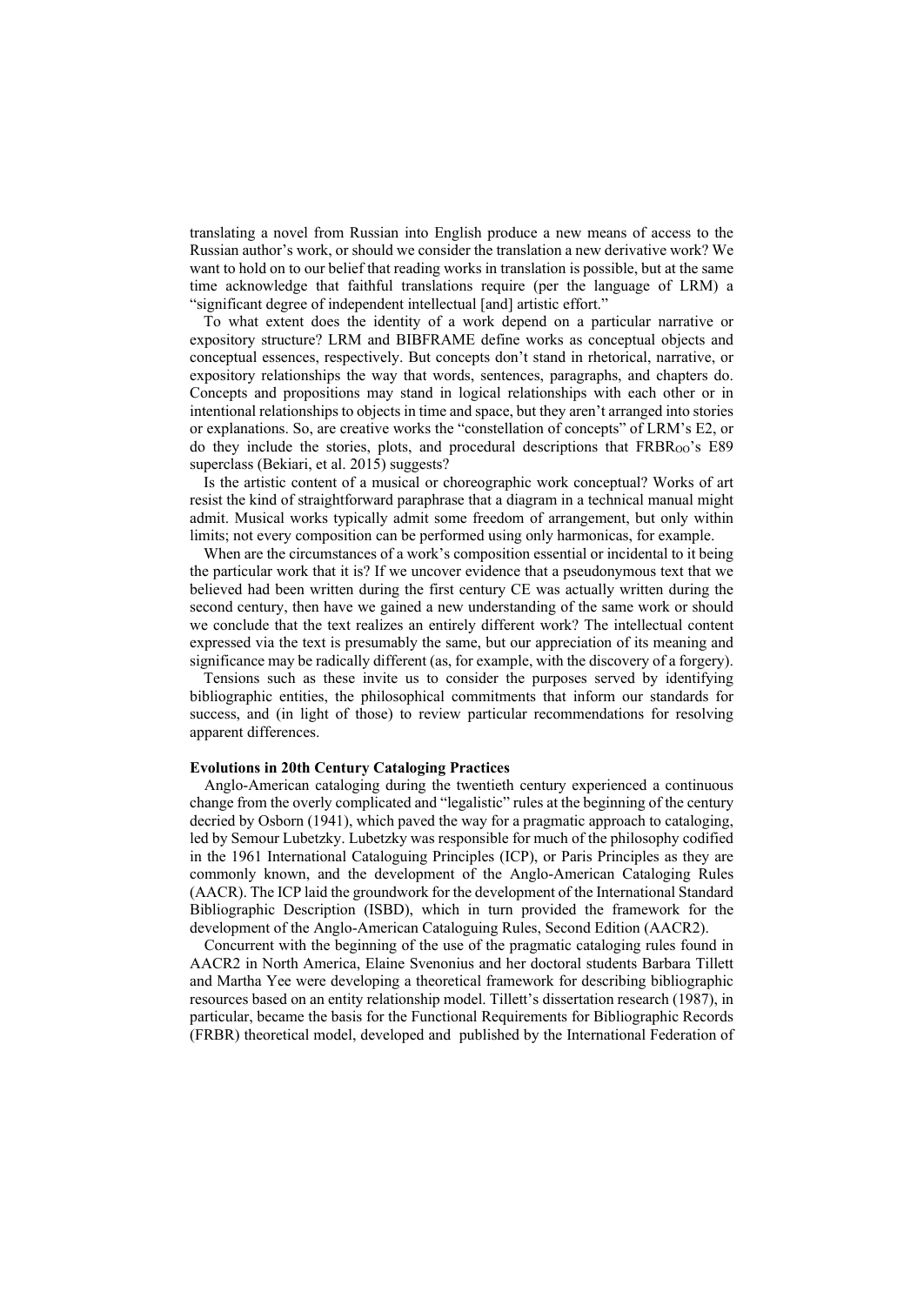Library Associations and Institutions (IFLA) in 1998, which would later become the framework for a new descriptive cataloging code, RDA: Resource Description and Access (RDA). The principles of description set forth by Svenonius in *The Intellectual Foundation of Information Organization* (2001) provide the philosophical underpinnings for RDA, chief among them the principle of representation.

For Svenonius, bibliographic entities such as works, editions, and author sets are fundamental because they are the primary objects in bibliographic languages, which is to say they are the intentional foci of bibliographic descriptions. But to define these entities, their attributes, and relationships Svenonius rejects descriptive accounts in favor of operational (i.e., constructive) definitions for both practical and philosophical reasons. She takes the position that defining concepts operationally enables a discipline to advance (page 4) and that collective agreements to accept empirical correlates of concepts that satisfy (some) of our intuitions provide a basis for resolving identity puzzles like those discussed above (page 12). As a demonstration, Svenonius proposes definitions of works, editions, superworks, author and subject sets each as a set of physical documents that stand in a relevant similarity relationship with the others in the set (e.g., sharing the same information or having a common origin).

The pragmatic approach of descriptive cataloging under AACR and AACR2 worked well for the chiefly analog resources that dominated during the 20th century. AACR2 provided some guidance for the description of computer files, but the rapid development of electronic versions of various media (text, moving image, audio, etc.) proved to be too complex for the format-based description bias in AACR2. By the time of the 1998 revision to AACR2 catalogers were struggling with the description of electronic resources over fundamental descriptive attributes such as the publication date, content versus format, and how this related to the overall work.

The impetus for change from AACR2 to RDA came not only from the growing number of physical and electronic formats, what we now term as carriers, but also from the nature of AACR2 in its 1998 revision. AACR2's "cardinal principle," as it was known, or Rule 0.24, instructed the cataloger to consider the "class of materials to which that item belongs." The effect of this rule was to set up a debate around the concept of "content versus carrier" (Delsey, 1998 3-7; Howarth, 1998). The tension between analog and digital description in AACR2 was part of the problem that the entity relationship model in FRBR was meant to alleviate. Goals for the new code were for rules based on principles and would include attributes for all types of materials, and would be easy to interpret (Tillett 2004, 10). RDA is designed to support digital and analog, traditional and nontraditional resources using well-formed data that can be managed by current and emerging database technologies (Oliver 2010, 2).

Further development of the functional requirements conceptual models necessitated a need for the revision of the 1961 ICP. A revision was published in 2009 (IFLA 2009); its revision was made in tandem with the development of the functional requirements models for Authority Data (FRAD) and Subject Authority Data (FRSAD). Where the 1961 ICP was written for textual resources, the revised 2009 ICP broadened the scope to all types of resources and incorporated the FRBR entities, thereby setting the emphasis of the "content vs. carrier" debate squarely on the "content" side.

In terms of the concept of a work, AACR2 part II focused on access points, much of which relates to identifying a work; the instructions are based on information from the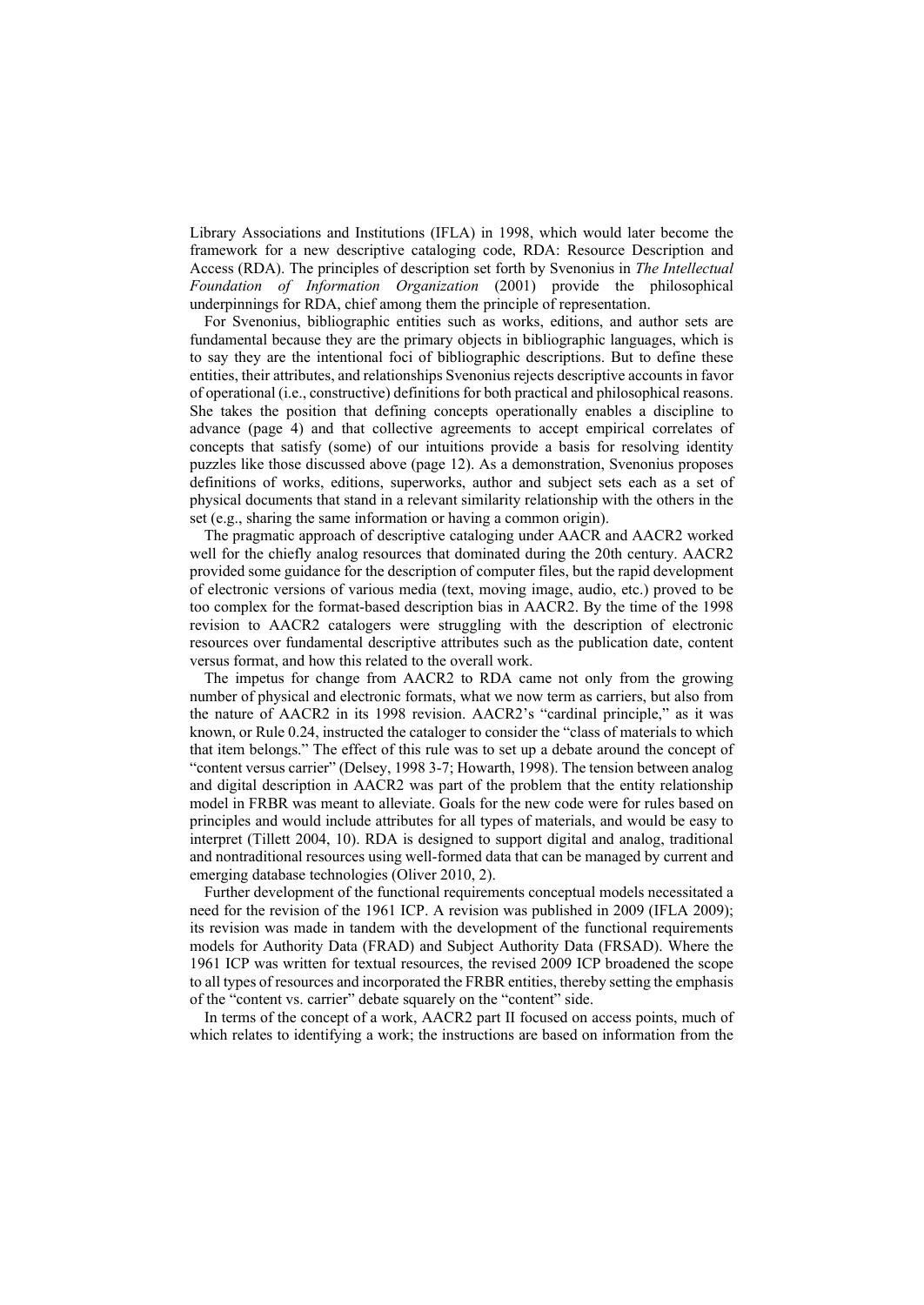item in hand, raising the question of "whether the apparent anomaly in those cases is simply the result of inconsistency in following through on the principle or whether it is indicative of a more fundamental difficulty in operationalizing the concept of the work as an entity independent of the physical entity or entities in which the work is reflected." (Delsey 1998, 8). AACR2 part II was complex and probably most often consulted by those catalogers trained in the creation of name authorities, and seldom consulted by the generalist cataloger. While the work as a concept was something all catalogers described in the creation of a bibliographic description, it was not generally something that was a discrete action or easily identifiable in a MARC 21 bibliographic record.

Even now, the FRBR concept of Work is operationalized through a preferred access point for a creator in tandem with a title proper, or for cases with no creator, simply by use of the title proper. Seldom is a preferred title for Work, an RDA attribute distinct from the title proper, every explicitly used except when said preferred title of Work differs from the title proper. It is most common for works that have no creator as RDA requires each preferred access point to be unique. Moving image works, which have a long-standing practice of using the title proper for the preferred access point, also have a standardized practice of using appropriate qualifiers such as "Motion picture" or "Television program" as additions to the preferred title to provide unique preferred titles of Work. Similarly, in the history of serials cataloging, the addition of a place of publication or an institution name have served to differentiate works which otherwise have the same preferred title. While other types of resources often make use of preferred titles of Work when a creator is lacking, these tend to be less common than videorecordings and serials in many public and academic libraries.

#### **Compatibility, Mapping, and Translation**

Since BIBFRAME and LRM appear to compete for the same descriptive space, it's not surprising that people have proposed crosswalks for mapping descriptions between them. Godby (2013) presents a mapping between OCLC's extended version of the Schema.org ontology and BIBFRAME 1.0 (Miller et al. 2012). Zapounidou et al. (2016) make a comparison of FRBR, FRBR<sub>OO</sub> (Bekiari et al. 2015), BIBFRAME 1.0, and the Europeana Data Model (Clayphan et al. 2014). Taniguchi (2018) showed a potential mapping between BIBFRAME 2.0 and LRM. In a series of papers Sofia Zapounidou and her colleagues compare these contrasting frameworks and explore methods for mapping among them (2017a, 2017b, 2017c, 2018, 2019). Most recently, Hahn and Dousa propose mapping between LRM and BIBFRAME works via a reduction to attribute sets, an approach they describe as "ontological and semantic minimalism" (2020). But do these mapping proposals really aim to connect alternate explanations of the same domain? Is loss-free translation between WEMI-based and BIBFRAME descriptions necessary for data sharing and system interoperability?

Crosswalks and switching languages have been designed and evaluated as means for connecting indexing languages since the 1960s (Dahlberg 1981; Svenonius 1983). Twenty years after the 1971 *UNISYST Study Report on the Feasibility of a World Science Information System*, Linda Smith reviewed recommendation 4 for joint efforts in developing better tools for index language conversion amidst information technology trends that prefigured the World Wide Web (1992). Smith notes developments in electronic mail and information retrieval systems that offered prospects for a "distributed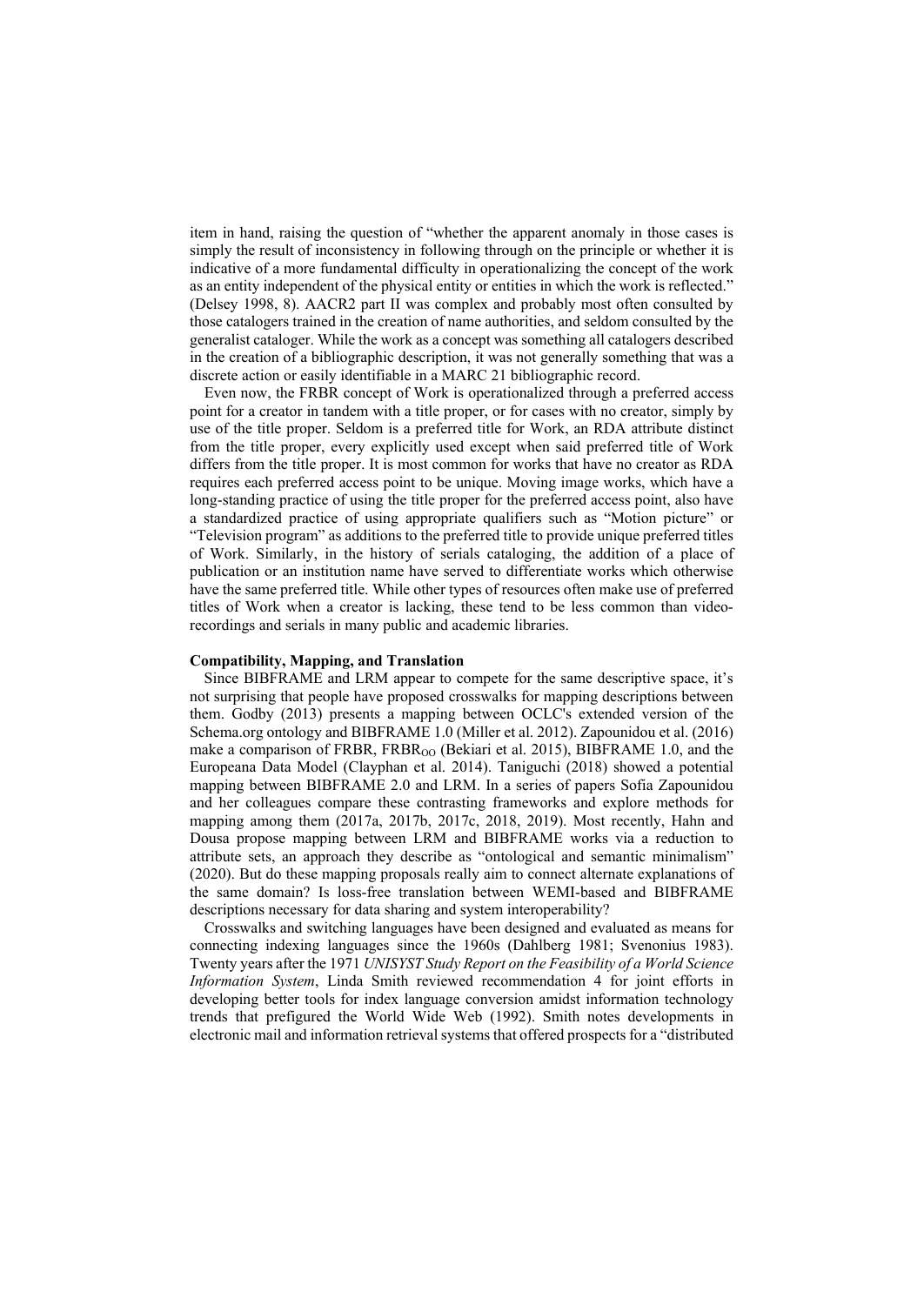digital library with database exploration software." Although the trends in technology and the practice of science were clear at the time, Smith's characterization of indexing language compatibility (like the earlier reviews) still reflects a "closed world" view of databases, with each item having only one description (or a single level of description). Only four eventful years later, Lagoze et al. proposed the Warwick metadata framework (1996), reflecting the Dublin Core community's recognition that descriptive metadata for a single resource can take a variety of specialized and general forms, from disparate sources, serving the needs of diverse communities. The Warwick Framework proposal specifically addressed the relationship between DC and MARC descriptions, but with a broader view of descriptive compatibility that has become more familiar over the past quarter century.

Dublin Core and MARC descriptions clearly provide different degrees of specificity in the service of different needs and use cases, but can the same really be said for BIBFRAME and LRM? To even begin considering this question one should embrace Allen Renear's (2012) recommendation to take modeling seriously, rather than retreating to exclusively constructive, stipulative definitions or indulging a desire for semantic minimalism. It is modeling and data models after all that created the need for crosswalks and switching languages in the first place. And, much as Renear points out, the seminal minds in database theory in the 1960s and 70s were concerned that the databanks at the time, reflect the complexity of the world that their data described (Bachman 1969, Codd 1969, Senko et al. 1973, Chen 1976). Building formal accounts through conceptual analysis (Furner 2004) to arrive at models that describe the entities, events, and even roles (Bachman 1977) being played by both provides the cornerstone for information system design and development.

However, Svenonius, quoting Arthur Eddington, suggests that in facing up to the world's complexity, conceptual analysis threatens to plunge us into a "quagmire of indescribables," (page 33) as if the role of a conceptual definition were to resolve all competing intuitions, banish semantic infelicities, and solve the puzzles once and for all. Each of Renear's examples (inheritance across Group 1 Entities, modifiability of files, Europeana Data Model proxies, and roles vs. types in FRBR) highlights a narrow issue of logical consistency with practical implications for how systems act on records. The point of analysis is to expose one's model to critical scrutiny, not to try and represent an application domain without simplifications. As we wrote in 2013, data models for information interchange have both representational and cohortative agendas. They offer both explanatory accounts and plans of action, but as simplifications of reality they never capture domain richness with full fidelity. Analysis is carried out against the danger of having failed to recognize that two or more decisions are irreconcilable (see, for example, Jett and Dubin 2019).

If BIBFRAME and LRM may present models of different domains, rather than alternate accounts of the same domain, then where would we find evidence of that difference? We should examine what kinds of things the primary entity classes and their properties seem to be. Although the FRBR family of specifications differ to some extent on the nature of bibliographic entities, the focus of the models is (as the 1998 report authors write) "the key objects of interest to users of bibliographic data." The class of works, for example, includes Gray's *Anatomy of the Human Body*. Expressions are things like the original German text of Ellwanger's *Tennis—bis zum Turnierspieler*. Items are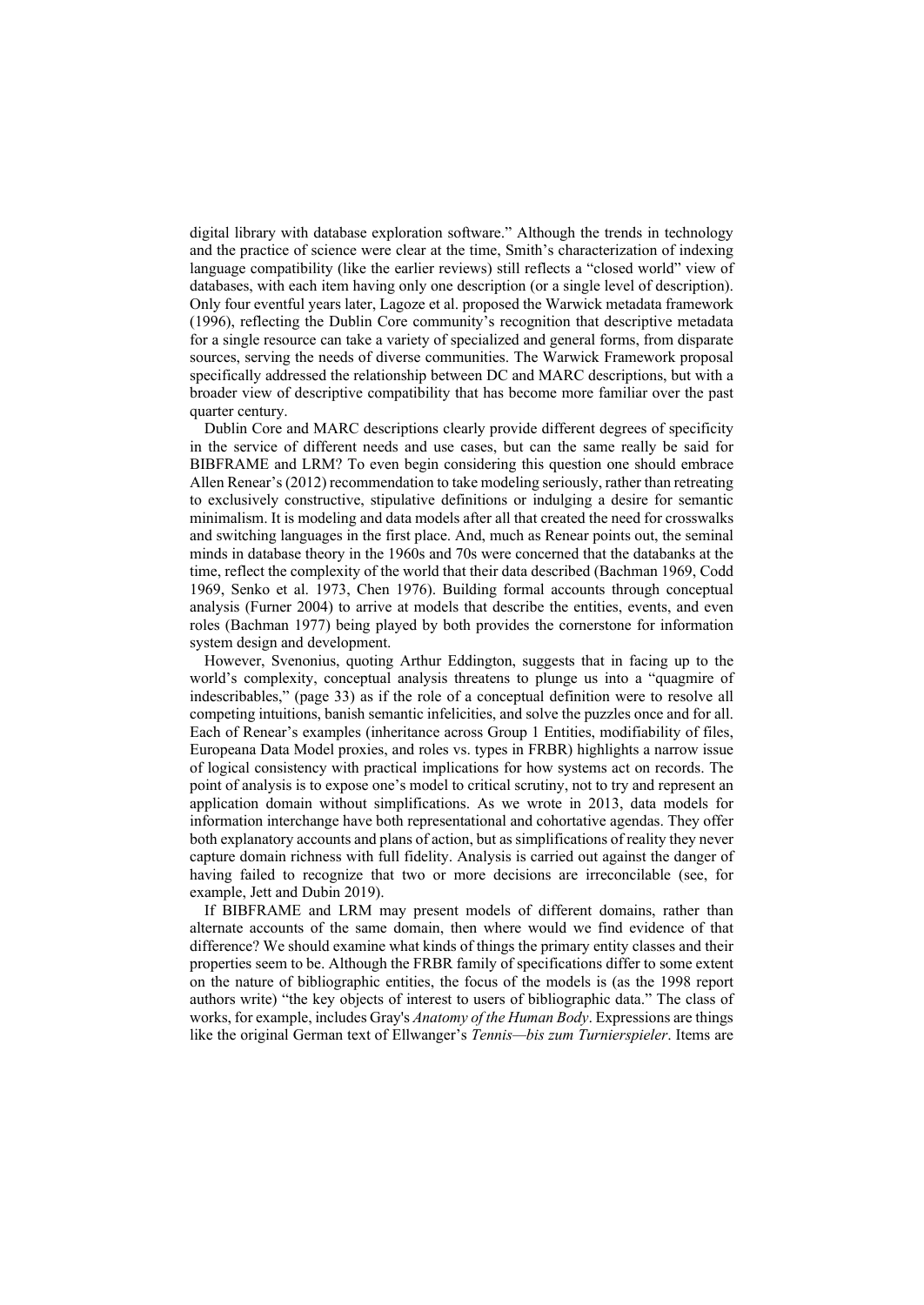physical copies of works, such as a particular autographed copy of Ronald Hayman's *Playback*.

Although some BIBFRAME vocabulary definitions suggest domain objects of direct user interest, many seem to reach for the domain of the bibliographic record, rather than entities, attributes, and relationships in a bibliographic domain. Consider these examples from the BIBFRAME 2.0 specification (emphasis added):

- Work: a *resource reflecting* a conceptual essence of a cataloging resource.
- Instance: a *resource reflecting* an individual, material embodiment of a Work.
- Agent: Entity associated with a resource or element of description, *such as the name of the entity* responsible for the content or of the publication, printing, distribution, issue, release or production of a resource.
- Arrangement: *information about* the organization and arrangement of a collection of resources.
- Subject: subject *term(s)* describing a resource.

A thoughtful reviewer of an earlier draft of this paper correctly points out that seemingly subtle differences between, for example, conceptual content and a *resource reflecting* a conceptual essence may only represent poorly worded definitions, rather than differences in intent. We note, however, that where LRM and BIBFRAME definitions are closely aligned (lrm:E5 Item and bf:Item) we have a physical resource that is directly available for a cataloger's scrutiny, while across the other definitional comparisons BIBFRAME tends to highlight levels to which a cataloger may attend more directly than the entity's LRM counterpart: a name rather than a person or organization, information about a physical pattern rather than the pattern itself, or a term rather than the topic it denotes. The BIBFRAME definitions seem to reach for a domain of bibliographic description rather than an ontology of abstract bibliographic entities.

We also observe that in the documentation for the BIBFRAME model, properties are "used with" classes and have "expected values," rather than defined domains and ranges. Many of those properties are "used with" both the Work and Instance classes, and some of those are also "used with" items. BIBFRAME apparently places fewer constraints on the classes of entities that participate in its relational properties.

It may be more productive to understand BIBFRAME works and instances connecting to LRM works, expressions, and manifestations via an intentional relationship (something like **foaf:focus** or **madsrdf:identifiesRWO**) rather than via an identity relation. Such an approach could offer more useful interpretations of the relative ease in deriving a BIBFRAME description *about* the objects of an LRM description (specific to general), as compared to linking in the other direction. Although the difference in descriptive generality would not be as wide as between MARC and Dublin Core, BIBFRAME's flexibility might be used to advantage in a broader range of use cases than those suggested by LRM user tasks such as finding, identification, and selection of materials. BIBFRAME could be a big enough umbrella for applications ranging from multiple rendition complexities of e-books to the cooperative analyses involved in creating scholarly digital editions.

One of our thoughtful reviewers correctly observes that BIBFRAME in its current form may even be too specific or *overdetermined* for this kind of interpretive adaptation. Such questions are for the BIBFRAME community of users, developers, and other stakeholders to resolve collectively. Our suggestions are intended to remind the reader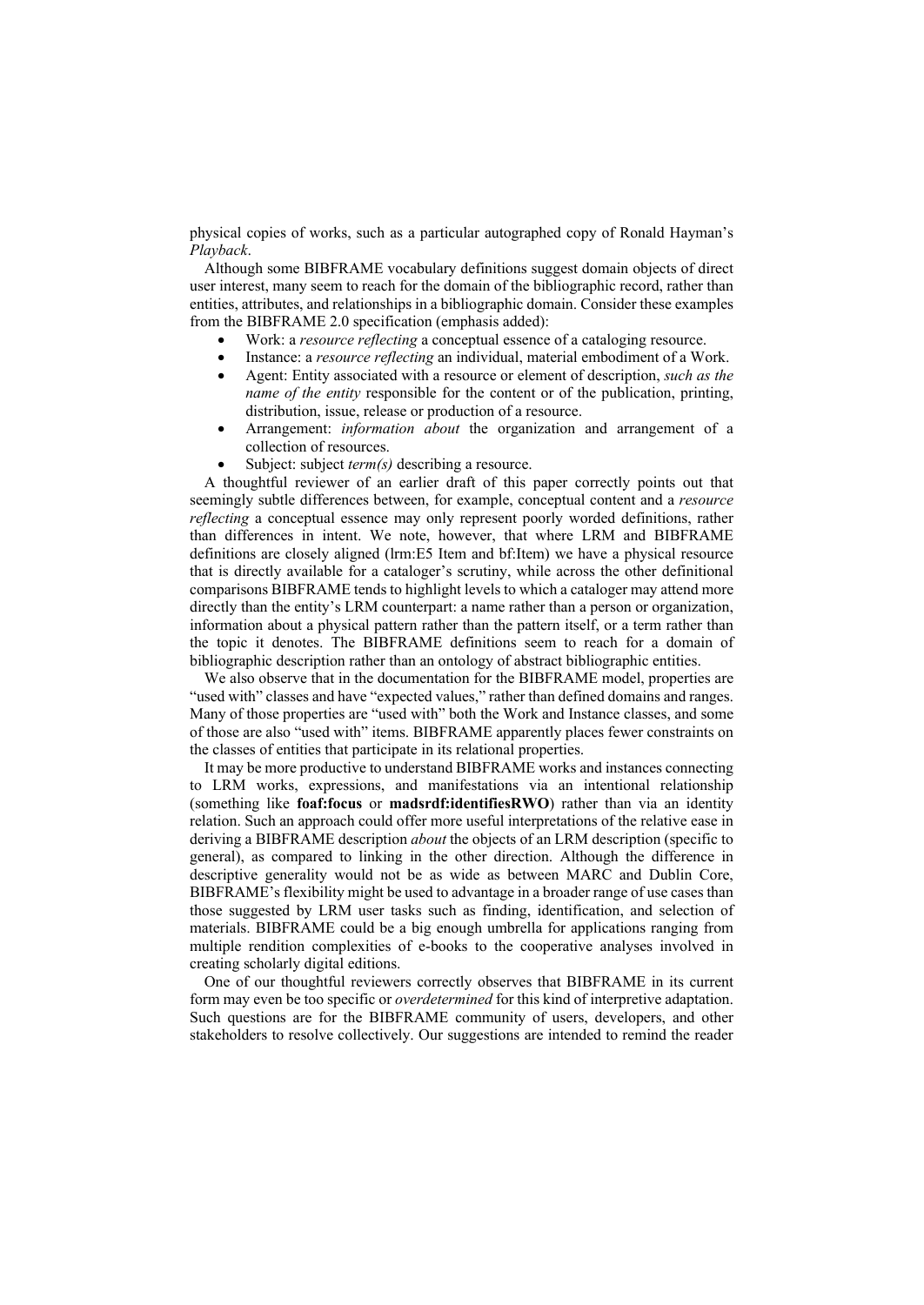that there are options for description language compatibility via relationships other than identity-based mapping, and that no one should feel reluctant to engage seriously with the descriptive agenda for information modeling.

We are extremely grateful to our anonymous reviewers for providing far more constructive and helpfully critical feedback on this paper than we're used to receiving, and to the Conceptual Foundations Research Group at the University of Illinois School of Information Sciences for their suggestions and encouragement at an earlier stage of this project.

#### **References**

- Bachman, C.W. (1969). Data structure diagrams. *ACM SIGMIS Database: The DATABASE for Advances in Information Systems 1*(2), pp 4-10.
- Bachman, C.W. (1977). The role concept in data models. In *VLDB '77: Proceedings of the Third International Conference on Very Large Databases 3*, pp 464-76.
- Bekiari, C., Doerr, M., Le Bœuf, P. & Riva, P. (eds.) (2015). *Definition of FRBROO: A conceptual model for bibliographic information in object-oriented formalism (version 2.4)* [revised 2016]. The Hauge: IFLA.
- Chen, P. (1976). The entity-relationship model: Toward a unified view of data. *ACM Transactions on Database Systems 1*(1), 9-36.
- Clayphan, R., Charles, V., & Isaac, A. (eds.) (2014). *Definition of the Europeana Data Model v5.2.5*. The Hauge: Europeana
- Codd, E.F. (1969). *Derivability, Redundancy, and Consistency of Relations Stored in Large Data Banks*, Research Report, IBM.
- Dahlberg, I. (1981). Toward establishment of compatibility between indexing languages. *Knowledge Organization 8*(2), 86–91. DOI: <https://doi.org/10.5771/0943-7444-1981-2-86>
- Delsey, T. (1998). Modeling the Logic of AACR. In J. Weihs, (Ed.) *The Principles and Future of AACR*. Ottawa: Canadian Library Association.

Dubin, D., Senseney, M., & Jett, J. (2013). What it is vs. how we shall: Complementary agendas for data models and architectures. Paper presented at *Balisage: The Markup Conference 2013*, Montréal, Canada, 6-9 August 2013. DOI: [https://doi.org/10.4242/BalisageVol10.Dubin01.](https://doi.org/10.4242/BalisageVol10.Dubin01)

- Furner, J. (2004). Conceptual analysis: A method for understanding information as evidence, and evidence as information. *Archival Science 4*(3-4), pp 233-65.
- Godby, J. (2013). *The Relationship between BIBFRAME and OCLC's Linked-Data Model of Bibliographic Description: A Working Paper*. Dublin, OH: OCLC Research.
- Hahn, J. & Dousa, T. M. (2020). Mapping bf:Work to lrm:Work and lrm:Expression: Towards a set-theoretical approach. Poster presented at the *83rd ASIS&T Annual Meeting*, Pittsburg, PA, 25-29 October 2020 [virtual]. DOI: <https://doi.org/10.1002/pra2.408>
- Howarth, L. C. (1997). Content versus carrier. Paper presented at *International Conference on the Principles and Future Development of AACR* (Toronto, Canada, 23-25 October 1997).
- IFLA Study Group on FRBR (IFLA). (1998). *Functional requirements for bibliographic records: Final report* [revised 2009]. München: K.G. Saur Verlag.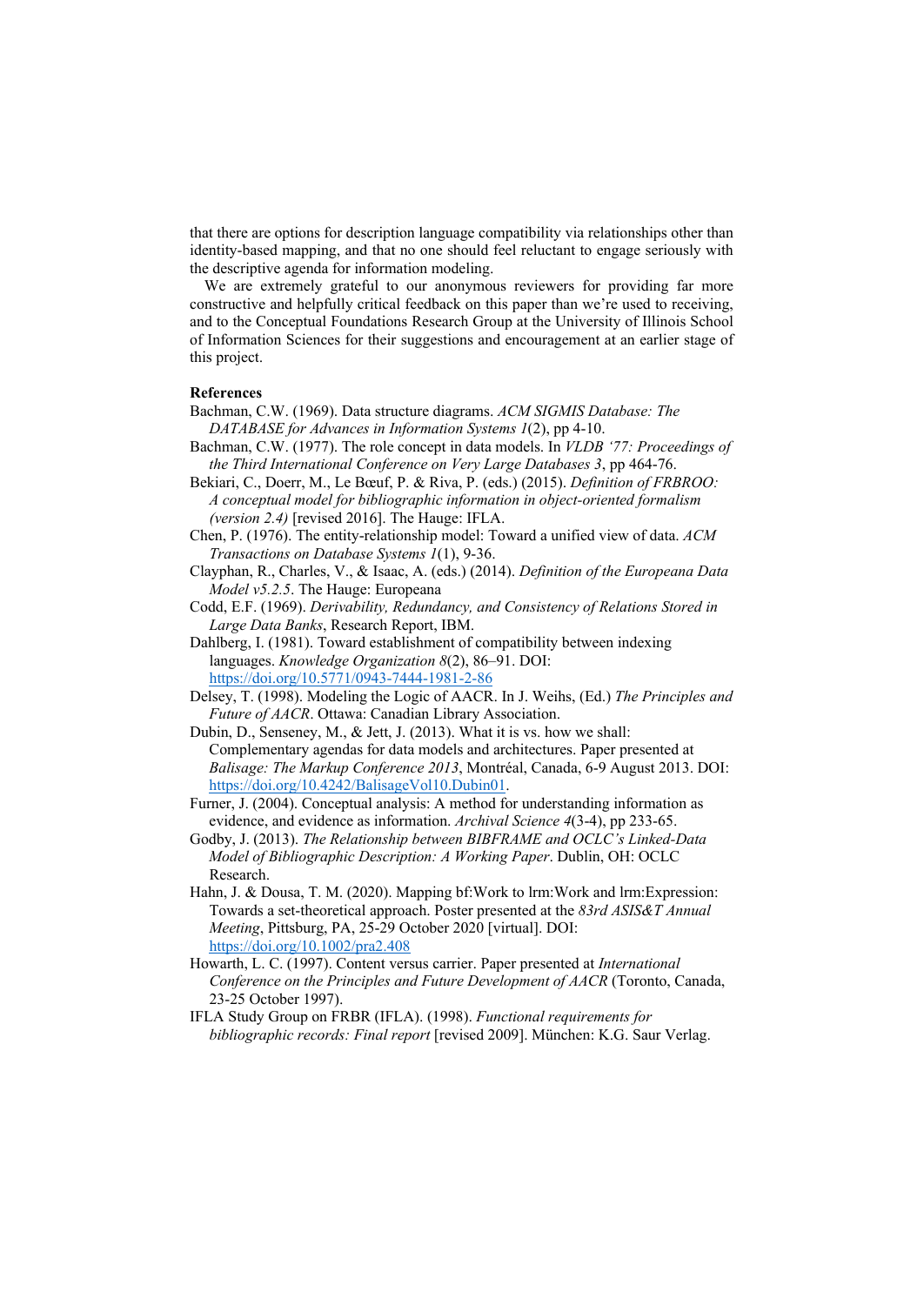- International Conference on Cataloging Principles (ICCP). (1961). *Statement of Principles*. Paris: ICCP.
- Jett, J. & Dubin, D. (2019). When conceptual models collide: Aggregates in IFLA's Library Reference Model. Paper presented at the *18th ACM/IEEE Joint Conference on Digital Libraries (JCDL'19)* (Champaign, Illinois, 2-6 June 2019. Retrieved from[: http://hdl.handle.net/2142/107003](http://hdl.handle.net/2142/107003)
- Joint Steering Committee for the Development of RDA (JSCD-RDA). (2014). *RDA: Resource Description and Access*.
- Miller, E., Ogbuji, U., Mueller, V., & MacDougall, K. (2012). *Bibliographic Framework as a Web of Data: Linked Data Model and Supporting Services*. Washington, D.C.: Library of Congress.
- Oliver, C. (2010). *Introducing RDA: A Guide to the Basics*. Chicago: American Library Association.
- Osborn, A.D. (1941). Crisis in cataloging. *Library Quarterly 11*(4), 393-411.
- Renear, A. (2012). Taking modeling seriously. Presentation given at *Knowledge Organization and Data Modeling in the Humanities: An Ongoing Conversation* [workshop], Providence, Rhode Island, 12-14 March 2012. Retrieved from: <https://datasymposium.wordpress.com/renear/>
- Riva, P., Le Bœuf, P., & Žumer, M. (2017). *IFLA Library Reference Model: A Conceptual Model for Bibliographic Information*. The Hague, Netherlands: IFLA.
- Senko, M.E., Altman, E.B., Astrahan, M.M., & Fehder, P.L. (1973). Data structures and accessing in data-base systems. *IBM Systems Journal 12*(1), pp 30-93.
- Smith, L.C. (1991.) UNISIST revisited: Compatibility in the context of collaboration. In *Classification Research for Knowledge Representation and Organization: Proceedings of the 5th International Study Conference on Classification Research* (Toronto, Canada, 24-28 June 1991).
- Svenonious, E. (1983). Compatibility of retrieval languages: Introduction to a forum. *Knowledge Organization 10*(1), pp 2-4.
- Svenonius, E. (2000). Bibliographic objectives. In *The Intellectual Foundation of Information Organization*. Cambridge, MA: MIT Press, pp 15-30.
- Svenonius, E. (2000). Bibliographic entities. In *The Intellectual Foundation of Information Organization*. Cambridge, MA: MIT Press, pp 31-51.
- Taniguchi, S. (2018). Mapping and merging of IFLA Library Reference Model and BIBFRAME 2.0. *Cataloging & Classification Quarterly, 56*(5/6), 427-54.
- Tillett, B.B. (1987). *Bibliographic relationships: toward a conceptual structure of bibliographic information used in cataloging*. PhD diss., Los Angeles, CA: University of California.
- Tillett, B.B. (2004). "ALCTS Now That We've Revised Chapter 12, Where Do We Go From Here?" Program presentation for 2004 ALA Annual Conference Orlando. Retrieved from:

[http://www.ala.org/alcts/sites/ala.org.alcts/files/content/events/pastala/annual/04/tillettc](http://www.ala.org/alcts/sites/ala.org.alcts/files/content/events/pastala/annual/04/tillettch12.pdf) [h12.pdf](http://www.ala.org/alcts/sites/ala.org.alcts/files/content/events/pastala/annual/04/tillettch12.pdf)

- Zapounidou, S., Sfakakis, M., & Papatheodorou, C. (2016). Representing and integrating bibliographic information into the Semantic Web: A comparison of four conceptual models. *Journal of Information Science 43*(4), 523-53.
- Zapounidou, S., Sfakakis, M., & Papatheodorou, C. (2017a). The representation of